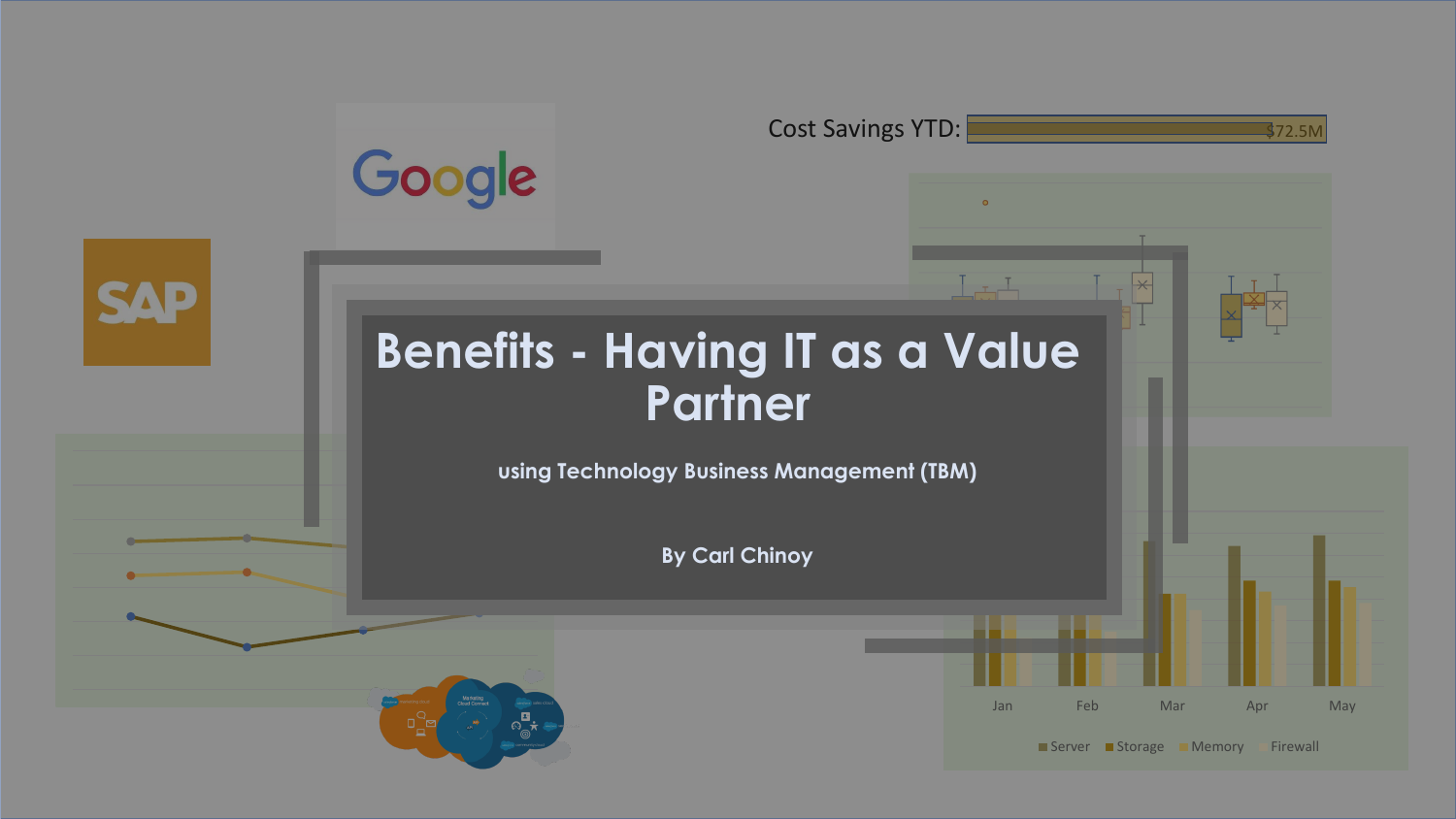# TABLE OF CONTENTS

| 1. Executive Summary <b>Executive</b> Summary                               | $\mathcal{S}$  |
|-----------------------------------------------------------------------------|----------------|
| 2. CIO as a "Operator" is in the Past!                                      | $\overline{4}$ |
|                                                                             |                |
| 4. Technology Business Management Index (TBM) <b>Entitled State Index</b> 6 |                |
|                                                                             |                |
| 6. Top Performers spend more on Technology and see Higher Profits  8        |                |
| 7. Changing the conversation from Cost To Investment <b>COSE</b> 3          |                |
| 8. The Value Chain Model - Direct Connection Between Cost & Value  10       |                |
|                                                                             |                |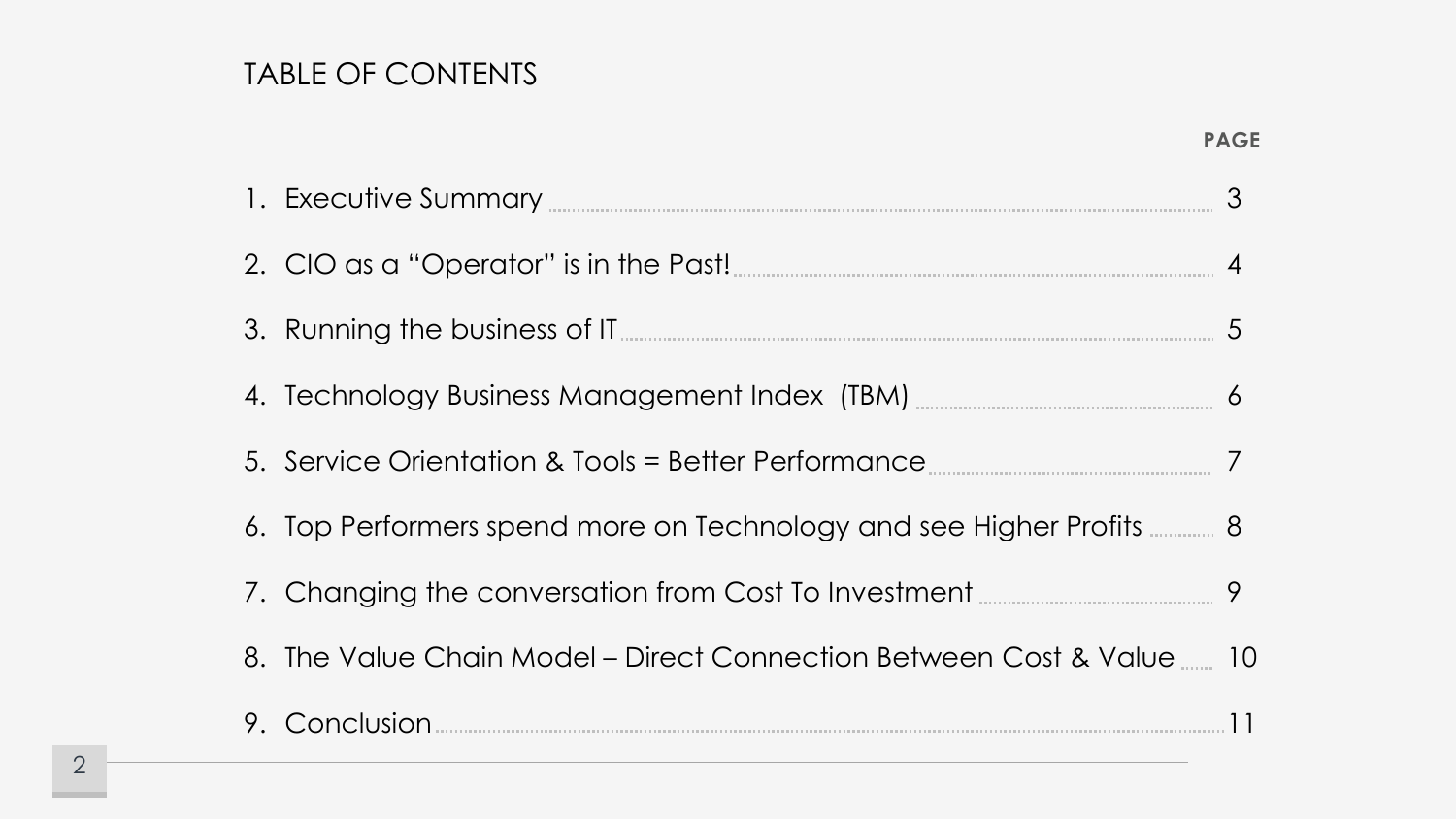### EXECUTIVE SUMMARY

IT has continued to evolve into a matured and high performing organization at many large corporations, while satisfying multiple longterm technology transformation initiatives. As the organization evolves, we see the need to grow the capabilities (in addition to operations and technology) where we independently perform analysis using methods as prescribed in Technology Business Management (TBM).

An IT organization has to continue to evaluate opportunities to modernize the aging environments while innovating and building business value, to gain market share and competitive advantage. In addition, we also have to focus on building Business Value and Speed to Market, in order to cultivate a true partnership with the business. Transformation and optimization heavily depends on budget management, optimization and fiscally savvy IT leadership.

Finally, having a clear vision of the Technology Spend and the Total Cost of Ownership, while managing the consumption will allow us to continue to be a true business partner.

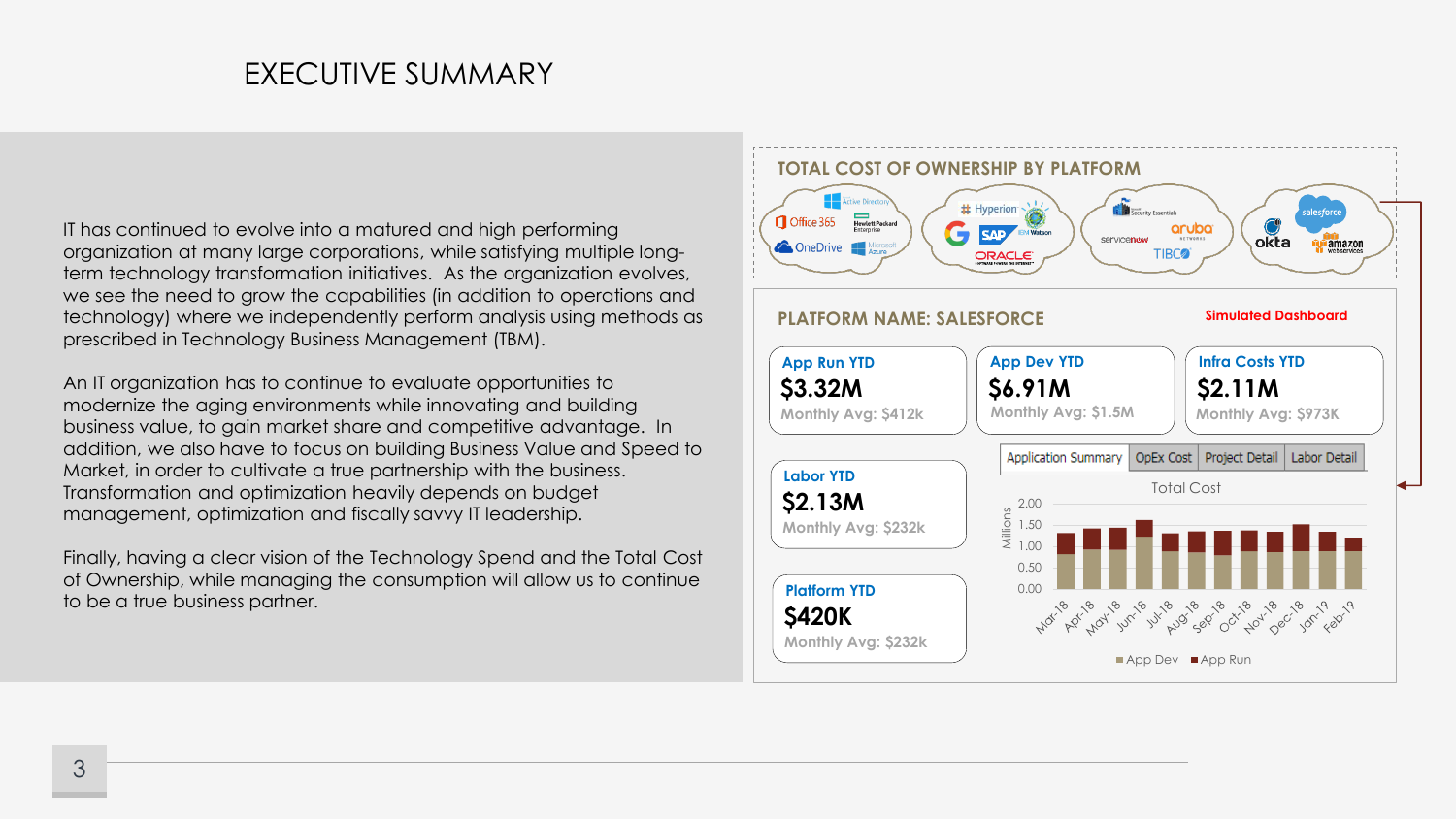# CIO AS A "OPERATOR" IS IN THE PAST!

The road to moving IT from a technology operator to a "Trusted Business Partner", has been already paved; as we continue to focus on satisfying the technical debts of the past and successfully delivering multiple technology transformational initiatives.

The road to building the trust is focused on 4 areas of Trust

- **Technology**
- **Customer**
- **Ecosystem**
- **Employee**

In order to build trust and be a business partner the IT organization should continue to run their organization as a Business. A business is run using efficiency and effective business process (e.g. Technical Steering Committee and Capital Investment Committee), with accountability and transparency. As technology becomes more and more ingrained in all aspects of the business and consumer lives, we have to continue to cultivate this level of trust and a seat at the table to drive innovation and business growth through digital transformations

### **THE 4 AREAS OF TRUST**



- **Technology:** The ability to build, deploy and maintain, secure reliable technology is essential to the credibility of the IT team
- 
- **Customer:** Customers trust that their data will be protected and used to improve their experience, not expose them to invasion of privacy



- **Ecosystem:** Operational efficiency, profitability goals, and the integration of supply chains requires sharing of data, data governance, and standards between companies and public-private sector partnerships.
- **Employee:** Employee expect technology to increase productivity, deliver operational stability, and help them work better.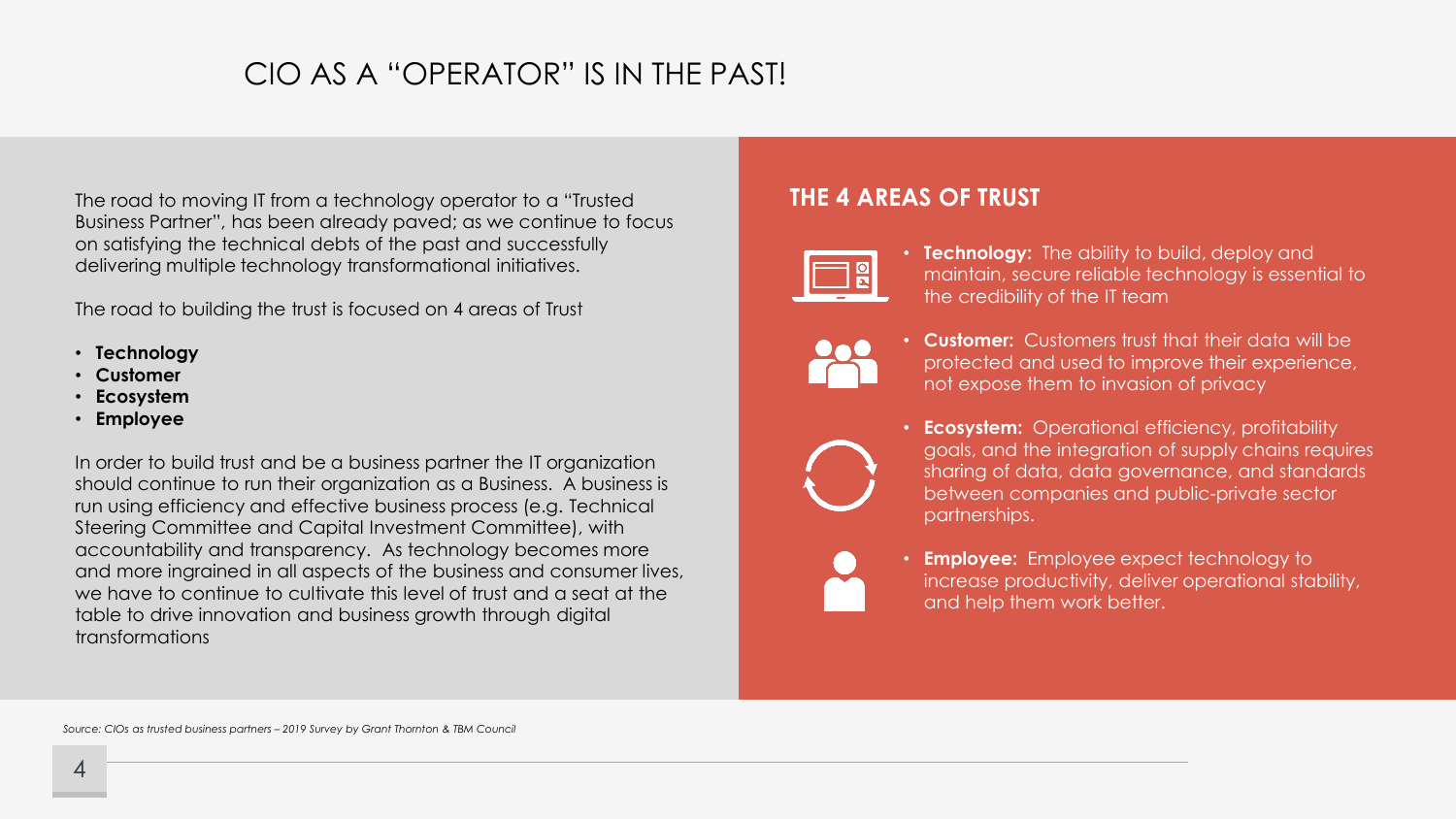## RUNNING THE BUSINESS OF IT

An IT organization needs to stay focused on key initiatives in the future years, 2019 and beyond; while driving Innovation and Modernizations of the technology platforms to enhance Customer Experience, Customer Acquisition and removal of Friction Points.

Today, at many of the leading organizations, IT is more then a back-office cost center responsible for keeping the systems running and reporting run times. It is a critical component of developing and executing on a business strategy and tracking of Value.

As part of the day to day operations, IT should already have resolved and satisfied many of the technical debts that it may have inherited through a bankruptcy or M&A's; and should continue to modernize the platforms to play the role of the growth engine for the enterprise. IT should continue to be innovative and have a seat at the table to drive business strategy and strategic investments.

While being poised to meet the demands for efficient cost management through transparency, detailed cost reporting vs value analysis, while making sound business decisions using real data.

Intelligent evaluation of Costs vs Value while utilizing actual data and prudent decision making enable us to run the business of IT. Or more importantly using technology as a enabler of growth for your organization.

### **DRIVE INNOVATIONS ALIGNED TO BUSINESS STRATEGY**

*Survey Results of CIOs who have a clear picture of the role that IT plays in their organization and their role in running the business of IT.* 



### **81% Drive innovations or modernizations programs**



**Have a voice in business strategy and strategic initiatives**



**Proactively identify and remove obstacles that improve the delivery of projects and services**



**Drive stabilization of operations**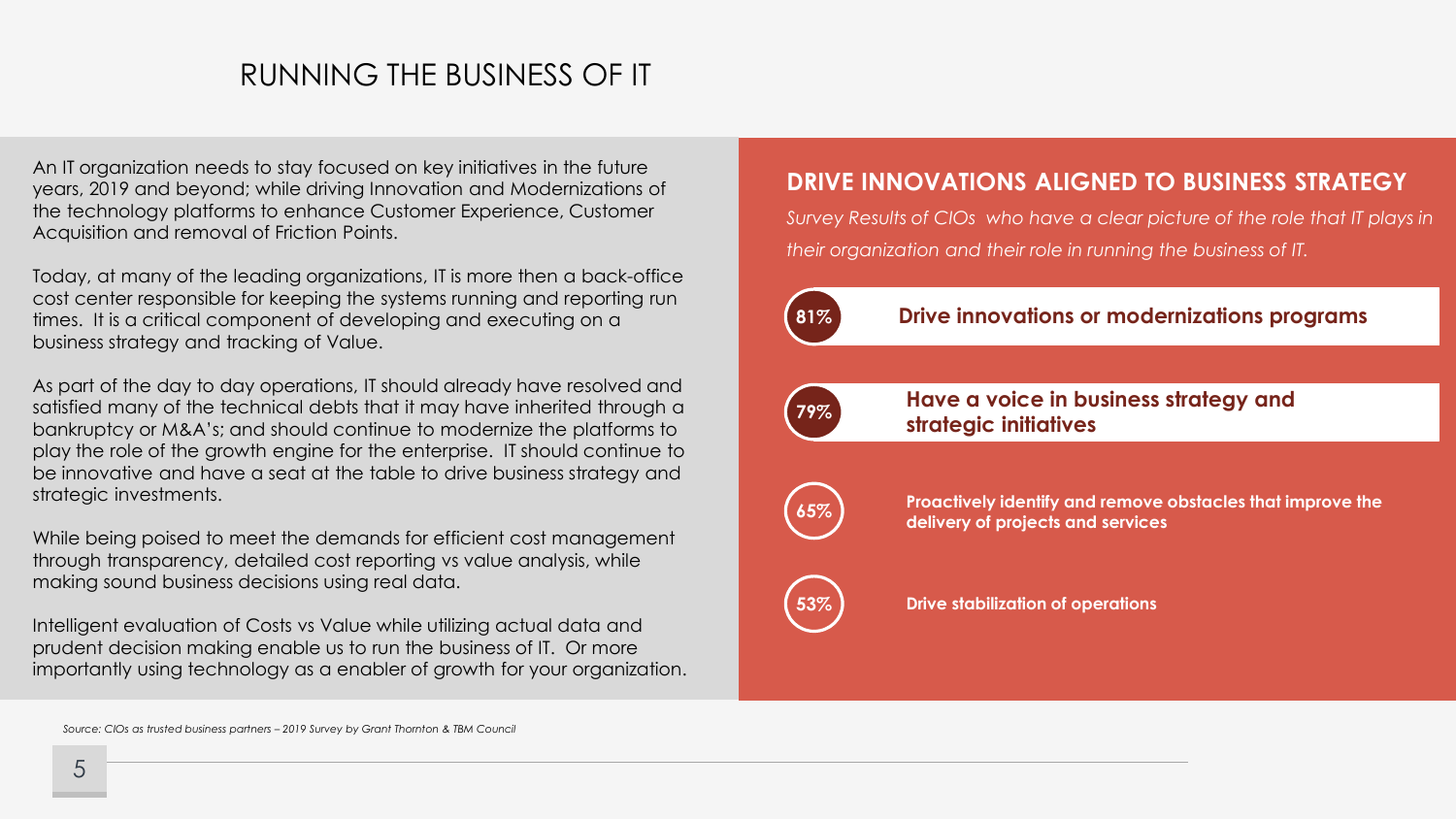# TECHNOLOGY BUSINESS MANAGEMENT INDEX (TBM)



### **Introduction to TBM**

TBM is a value-management framework utilized within multiple forward-thinking organization, founded on transparency of costs, consumption and performance. It gives leaders the facts they require for effective collaboration and business alignment decisions. These decisions span supply and demand to enable cost and performance tradeoffs that are necessary to optimize run-thebusiness spending and accelerate the business change.

TBM Maturity Level is measured using 4 dimensions:

- 1. Service Orientation
- 2. Operating Model and Organization
- 3. Tools
- 4. Management Capabilities

The TBM index in any organization will continue to evolve as it matures and drives for transparency and value creation. Building trust and demonstrating transparency through measuring of the operational efficiency is a excellent first step.

Continuing to build upon these building blocks, by enabling Show-back and eventually detailed Chargeback mechanisms using TBM should be a common goal within any IT organization.

*Source: Archetypes of Adoption: Driving TBM Practices to Business Impact by Himanshu Agarwal and Leandro Santos– McKinsey Company & TBM Council Source: Technology Business Management: The Four Value Conversations CIOs Must Have with their Business by Todd Tucker*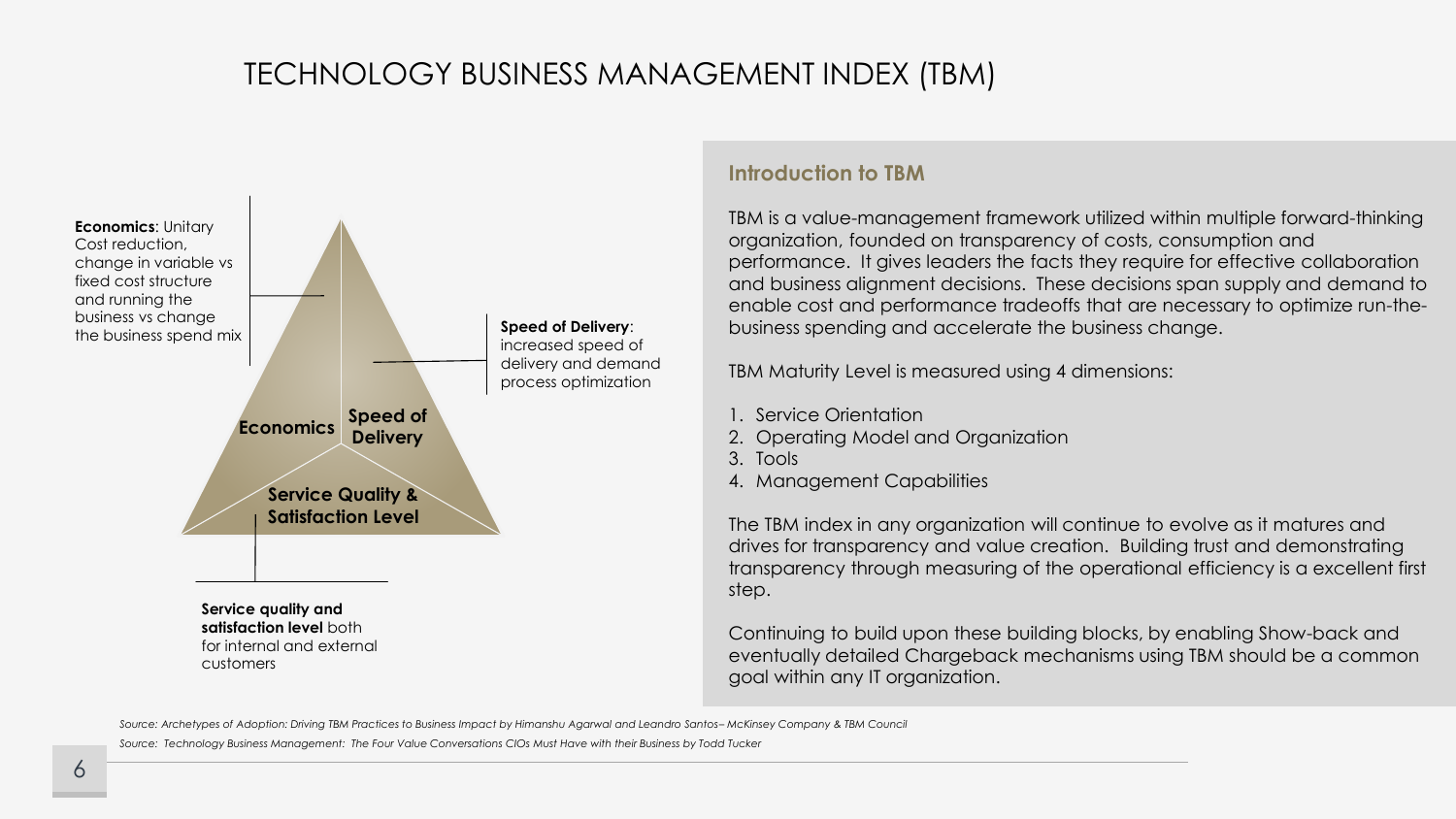# SERVICE ORIENTATION & TOOLS = BETTER PERFORMANCE



### **Performance of top quartile companies' vs average by TBM practice**

Survey shows that organizations that are mature in Service Orientation and Tools are the higher performing companies (Top Quartile).

**Service Orientation** focus means the organization understand the degree of service orientation in the interface IT exposes to business and how Cost is measured/billed at a service level

**Tools** focus means the organization understands tools and data in place to power the TBM function.

All top quartile companies utilize the TBM process and methods to demonstrate higher level of transparency, collaboration with their business partners, measure Total Cost of Ownership using Cost Management reports. All these are enabled by having IT staff that is focused on TBM and Analytics and have a keen understanding of how Technology business operates.

These organizations experience benefits from Speed to Delivery as their overall portfolio is smaller, composed of critical initiatives that are high impacting with greater ROI. Additionally, they focus on Change-the-Business types of initiatives (vs Fixed Cost - Run-the-Business), resulting in positive Economic Impact, while gaining Trust with their business partners.

*Source: Archetypes of Adoption: Driving TBM Practices to Business Impact by Himanshu Agarwal and Leandro Santos– McKinsey Company & TBM Council*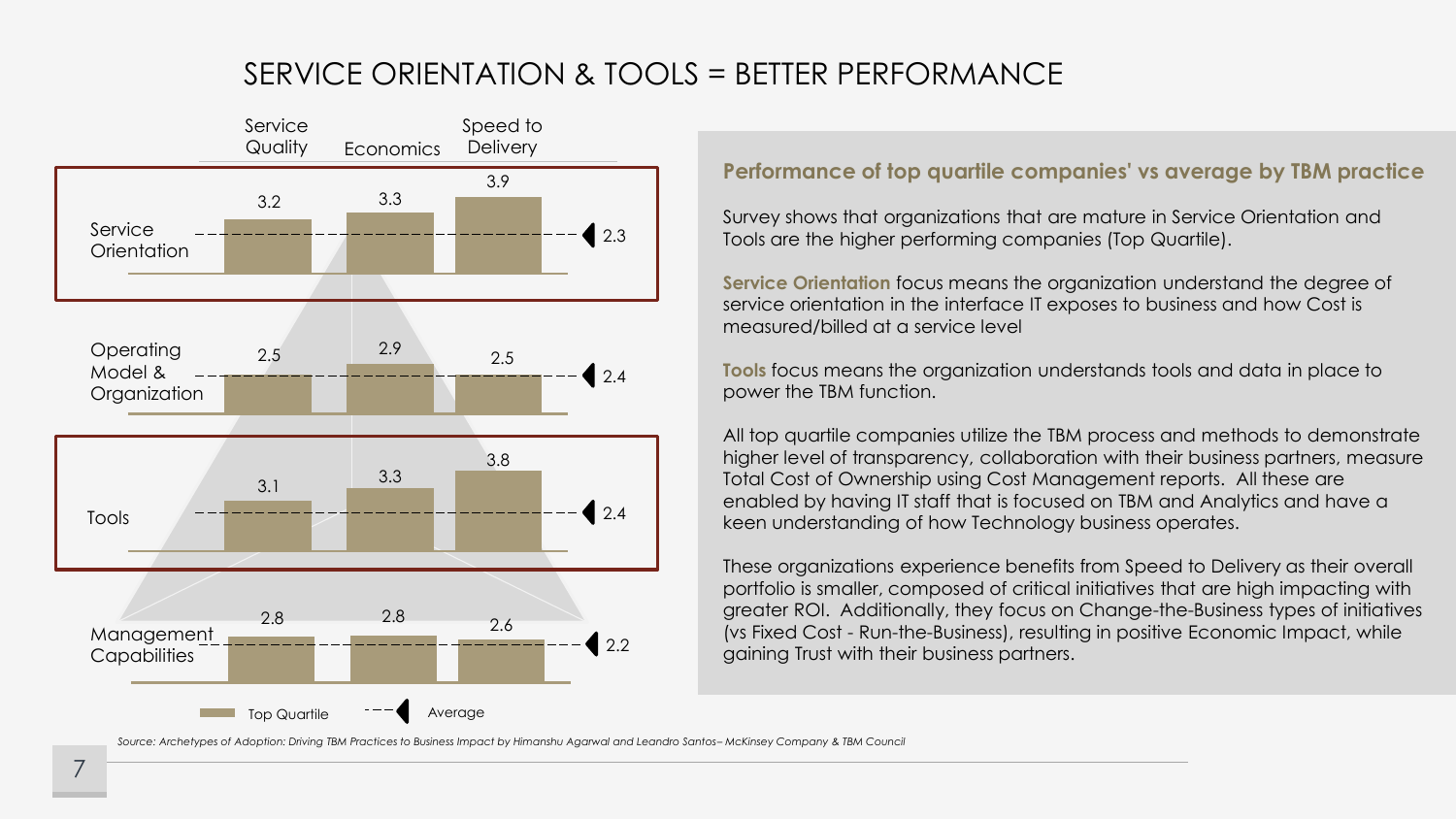# TOP PERFORMERS SPEND MORE ON TECHNOLOGY & SEE HIGHER PROFITS



**Top performers realize operating margins 2-3X that of average performers**



#### **Does Higher IT Spending yield better business results?**

In reviewing the trends, where technology spend is going and how it is invested, we realize that top performers spend very differently and generate very different results.

Between 2010 and 2016, top performers grew technology spend at and average annual rate of 8%, while average performers grew technology spend by 4% (barely faster than GDP). It seems to be matched to rising cost, but it nets to no significant gain. On the other hand Top performers produced operating margins 2-3X those of average performers and the gap continue to rise.

Top Performers on average support 38% more income per dollar of IT expense. This is a pattern of top performers spending more on technology and seeing higher profits in return; they are getting more out of every IT dollar spent.

Top performing IT operations need to continue to invest in digital technology and innovations, with a clear focus on understanding the technology spend and demonstrate transparency to the business, as we jointly make investment decisions, using TBM methods and processes.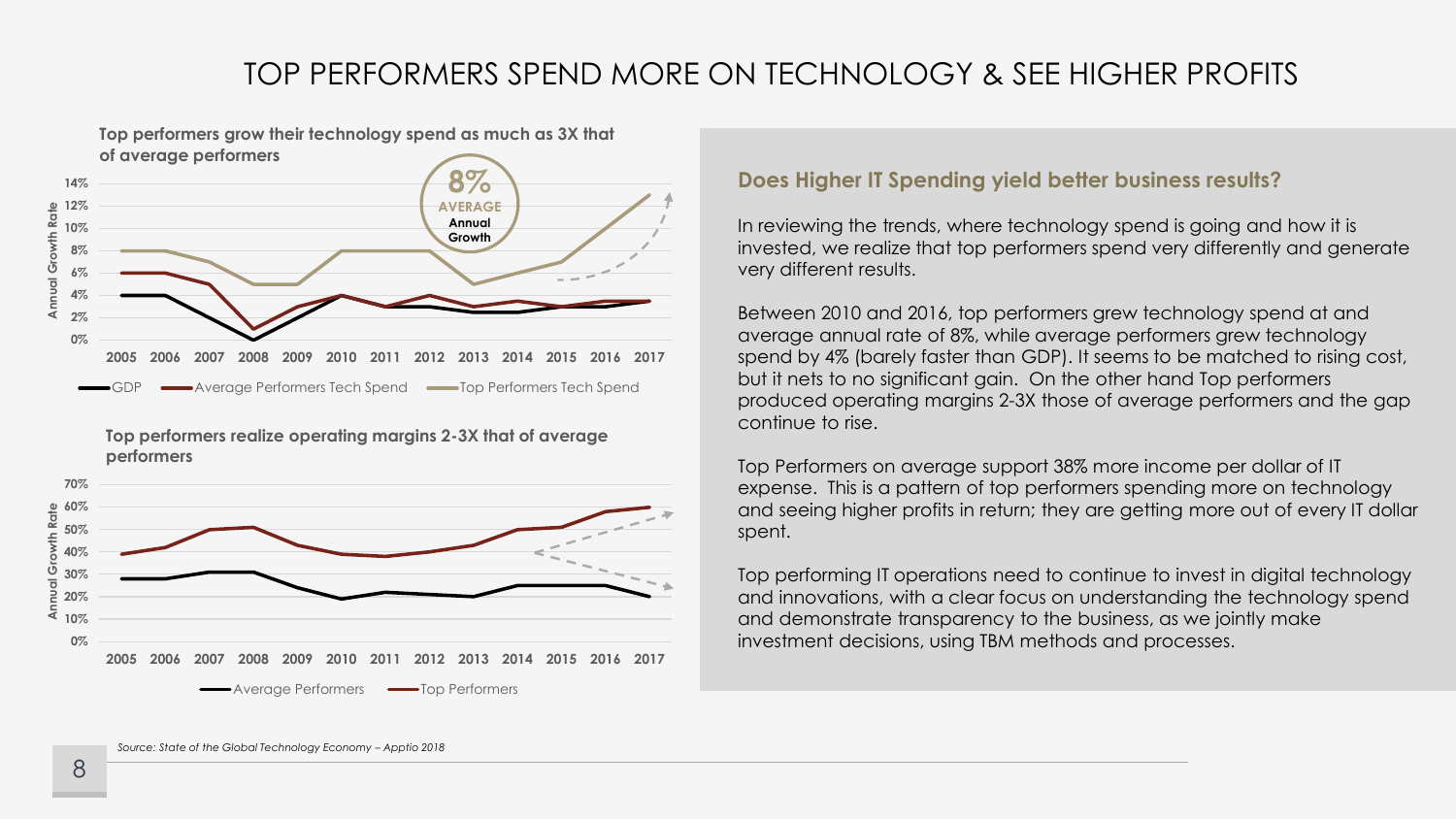# CHANGING THE CONVERSATION FROM COST TO INVESTMENT

#### **Are we spending too much on IT?**

This probably is a wrong question to ask, as it looks at IT through a single lens, as if all "Costs" are equal. If the cost is appropriate since it justifies the Value, then that cost maybe justifiable. Costs for keeping a legacy application alive with marginal Value, while it takes away dollars from innovation would be a cost that IT should be cutting. Cost should be looked at through the lens of Value and continuous discussion on tradeoffs should be conducted with the business partners.

If we are trying to understand the "customer acquisition cost; cost per customer" through a certain channel, one needs to understand the total acquisition cost by customer. So if the strategy is to acquire more customers via a certain channel, then the business can determine the investment required to Run and Change the organization.

As the business understanding the "total cost" for a certain business services, they will learn to make the trade-off decisions as needed. This is a direct line connection between Investment, Cost and Value.

#### **Business Executive is focused on Business Capabilities & Services**



**TBM utilizes multiple data sources to enrich the model**

*Source: The APPTIO TBM Unified Model ATUM®*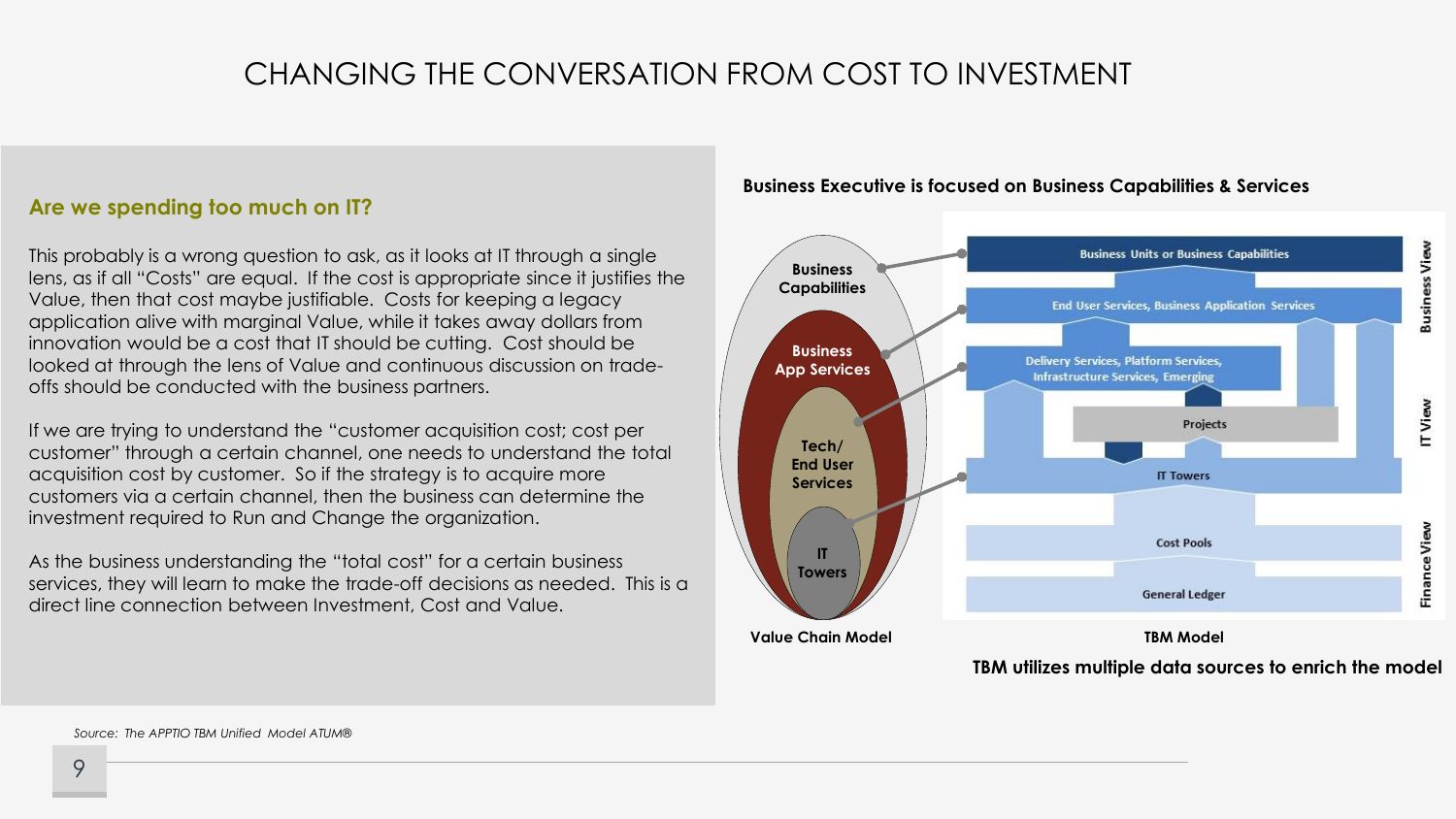# THE VALUE CHAIN MODEL – DIRECT CONNECTION BETWEEN COST & VALUE

#### **Cost transparency and the conversation on investments & Value creation**

TBM enables the creation and the analysis of this direct connection between IT resources and the business value that this is creating. The conversation between the Business Leaders and the IT organization become further meaningful, when IT can bring to the table various options on efficient management of costs or upgrades to the services and capabilities with little to no investment expectations. This transparency will improve the trust and build a closer relationship within the enterprise.

In reviewing the graph the classic example of Cost of Services continuing to rise on a month-on-month basis, only after transparency of data and realizing the Value services that we need and what we don't, did we bring the Azure Cloud monthly cost to acceptable levels.

### Growing cost chart on Azure Cloud – Transparency and **Value Conversation - EXAMPLE**

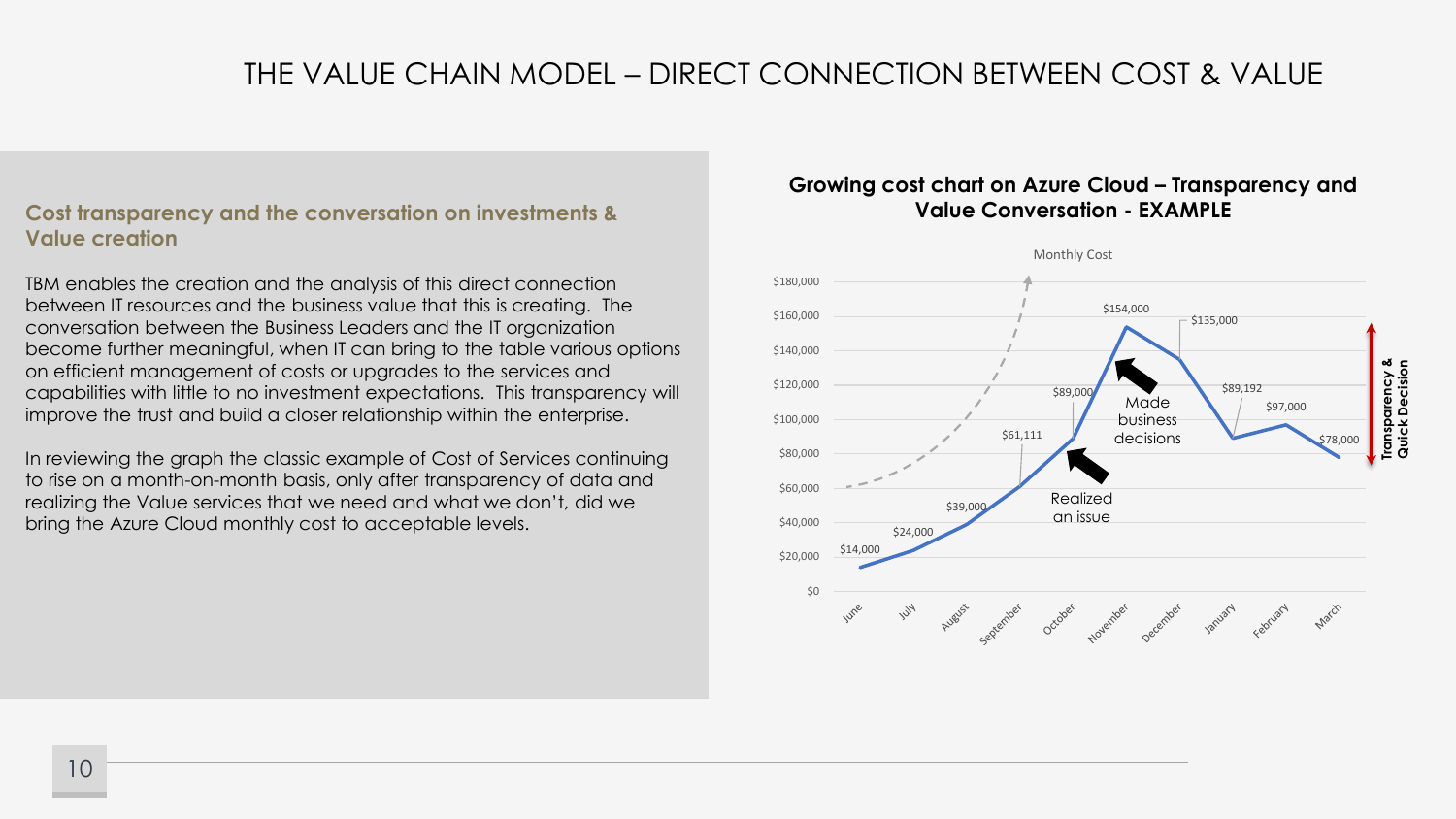#### **When is a good time to start?....How about Now!**

There is no real "*when*" to start this initiative, but "*what*" you need to do, which is the more important question to ask. Most of the organization are already performing certain aspects of the activities that are required in order to build Transparency and Cost Management into your day to day lexicon. E.g. asset management and inventory, time management, project planning and management, services catalog and ownership, etc. These management practices and others will build upon competencies that are required to develop TBM and total transparency.

What organizations need to do is consciously utilize what they are doing and augment what they need to do in order to drive the transparency and manage the Value as it is identified and created within the organization using these techniques.

In addition, your organization should be looking into various aspects of your operations such as:

- Are your services too expensive, or perceived to be so?
- Are you too inflexible and unable to respond to the business needs and threats?
- Do you need to innovate more?
- Is your portfolio of initiatives aligned to the business needs?

These are questions that an IT executive should be asking and being able to measure, as being transparent and efficient in these and many such business challenges will build trust and drive Value to the business. This is how an IT executive will "*earn*" the seat at the table!